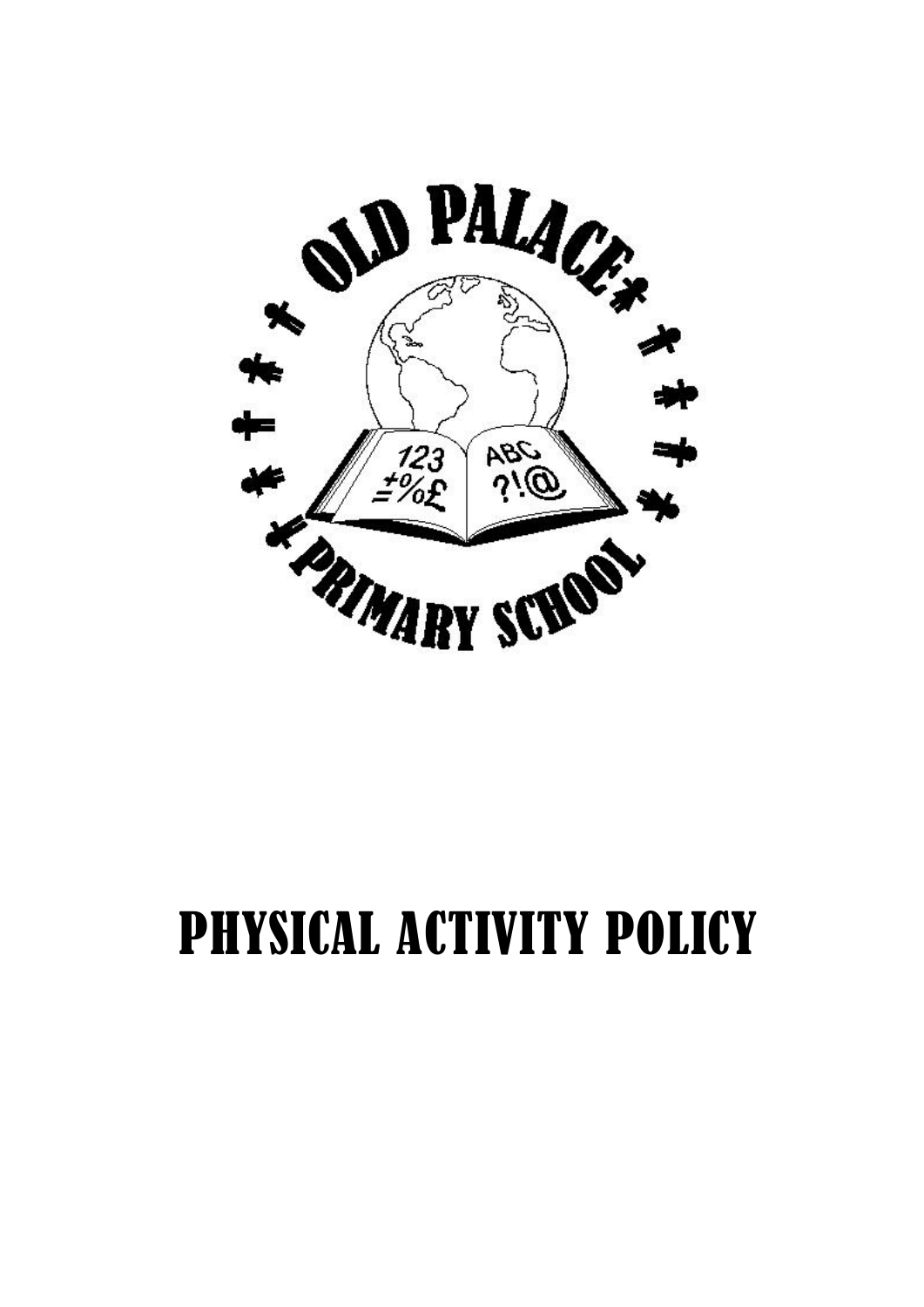# **Beliefs**

- At Old Palace we believe the school has a responsibility to help students and staff establish and maintain lifelong habits of being physically active. According to the Chief Medical Officer's Physical Activity Guidelines, "In children and young people, regular physical activity is associated with improved learning and attainment, better mental health and cardiovascular fitness and also contributes to healthy weight status… It is important that children aim to minimise the amount of time spent being sedentary and break up periods of not moving with at least some light physical activity".
- In addition, we believe that providing positive experiences of sport and physical activity at a young age can help lay the basis for an active and healthy lifestyle in later life.
- Sport and physical activity also allow pupils to develop a range of positive character traits, such as resilience, endurance, team work, leadership, fairness and self-control.

## **Aims**

Through promoting and providing opportunities for physical activity we aim to:

- Ensure pupils gain an understanding of the importance of exercise to their physical and emotional well-being
- Support pupils in working towards the government recommendation of at least 60 minutes of daily exercise
- Provide a menu of moderate to vigorous intensity exercise daily and a variety of types and intensities of physical activity across the week, to develop movement skills, muscular fitness and bone strength
- Ensure pupils know how to exercise safely, such as the importance of warming up and cooling down
- Encourage a life-long interest in sport and physical activity by providing positive experiences and encouraging sport through healthy competition
- Develop positive character traits and attitudes, such as good sportsmanship and respect for rules and each other.
- Develop staff skills and confidence in teaching physical activity
- Provide a consistently high quality level of physical activity
- Promote physical activity in all aspects of school life, not just with a focus on PE

## **Definition of Physical Activity**

Physical activity is defined as 'any force exerted by skeletal muscle that results in energy expenditure above resting level' and includes 'the full range of human movement, from competitive sport and exercise to active hobbies, walking and cycling or activities of daily living'.

#### **Links to Other Policies**

This policy links with school policies on Teaching & Learning, Health and Safety, Behaviour, Healthy Eating, Inclusion and the School Travel Plan

## **Provision of Physical Activity in School**

Physical activity in school is provided through the following;

1. Curriculum Provision and Content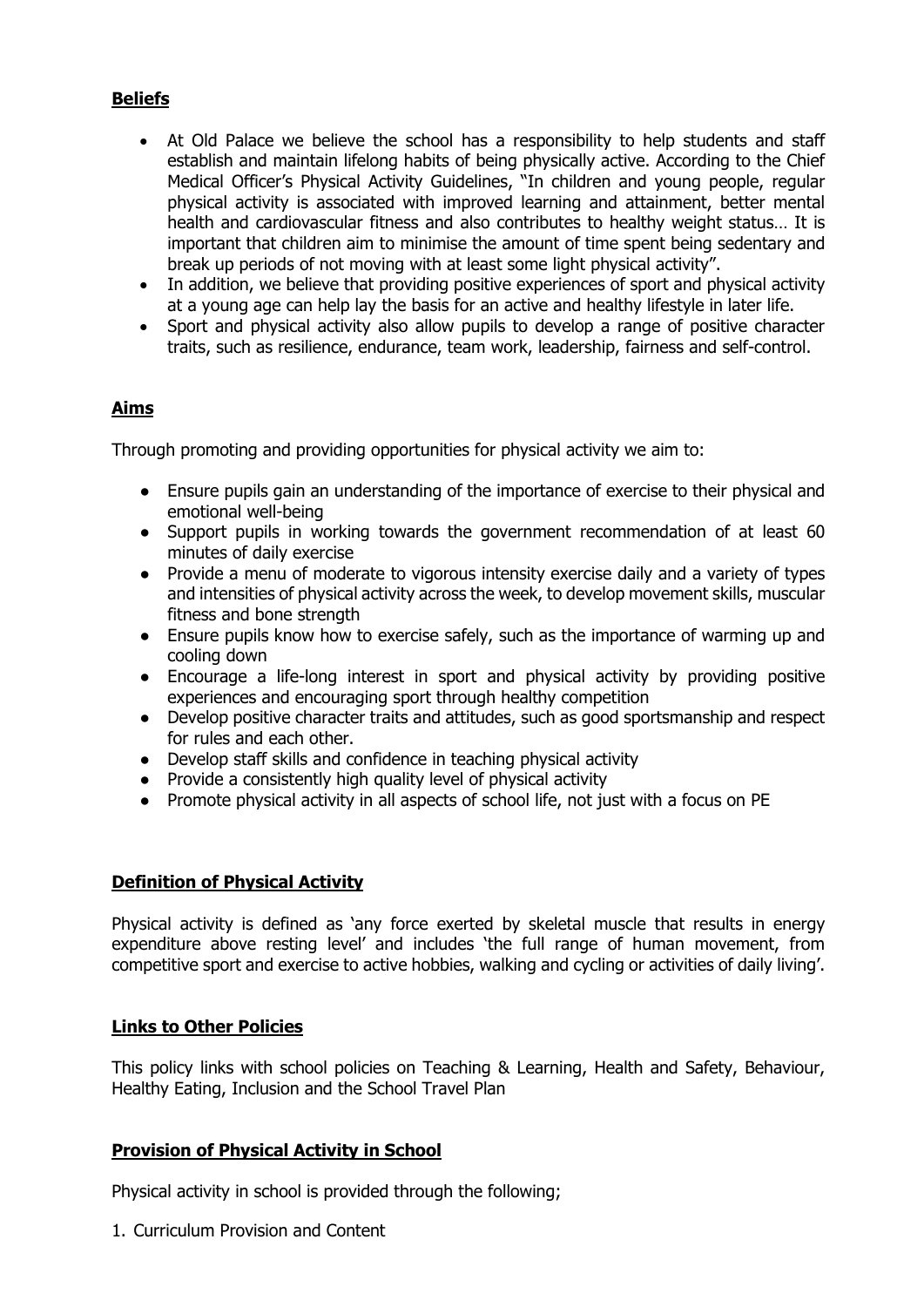- 2. Physical Education & Fitness Lessons
- 3. Physical Activity across the Curriculum
- 4. Other Provision
- 5. Partnerships
- 6. Celebrating Physical Achievements

# **1. Curriculum Provision and Content**

By the end of primary school pupils should know:

## **Physical Health and Mental Wellbeing**

- the characteristics and mental and physical benefits of an active lifestyle.
- the importance of building regular exercise into daily and weekly routines and how to achieve this; for example walking or cycling to school and through different forms of regular daily exercise.
- the risks associated with an inactive lifestyle (including obesity).
- how and when to seek support including which adults to speak to in school if they are worried about their health.

## **Physical Education (PE)**

# Early Years

DANCE: To recognise actions which can be performed to music. to copy, repeat and perform some basic actions to music.

GYMNASTICS: To develop confidence in fundamental movements; learn and refine a variety of shapes, jumps, balances and rolls. To link simple balance, jump and travel actions.

PHYSICAL DEVELOPMENT: To provide opportunities for children to catch and throw.

# Key stage 1

Pupils should be taught to:

- master basic movements including running, jumping, throwing and catching, as well as developing balance, agility and co-ordination, and begin to apply these in a range of activities
- participate in team games, developing simple tactics for attacking and defending
- perform dances using simple movement patterns

# Key stage 2

Pupils should be taught to:

- use running, jumping, throwing and catching in isolation and in combination
- play competitive games, modified where appropriate [for example, badminton, basketball, cricket, football, hockey, netball, rounders and tennis], and apply basic principles suitable for attacking and defending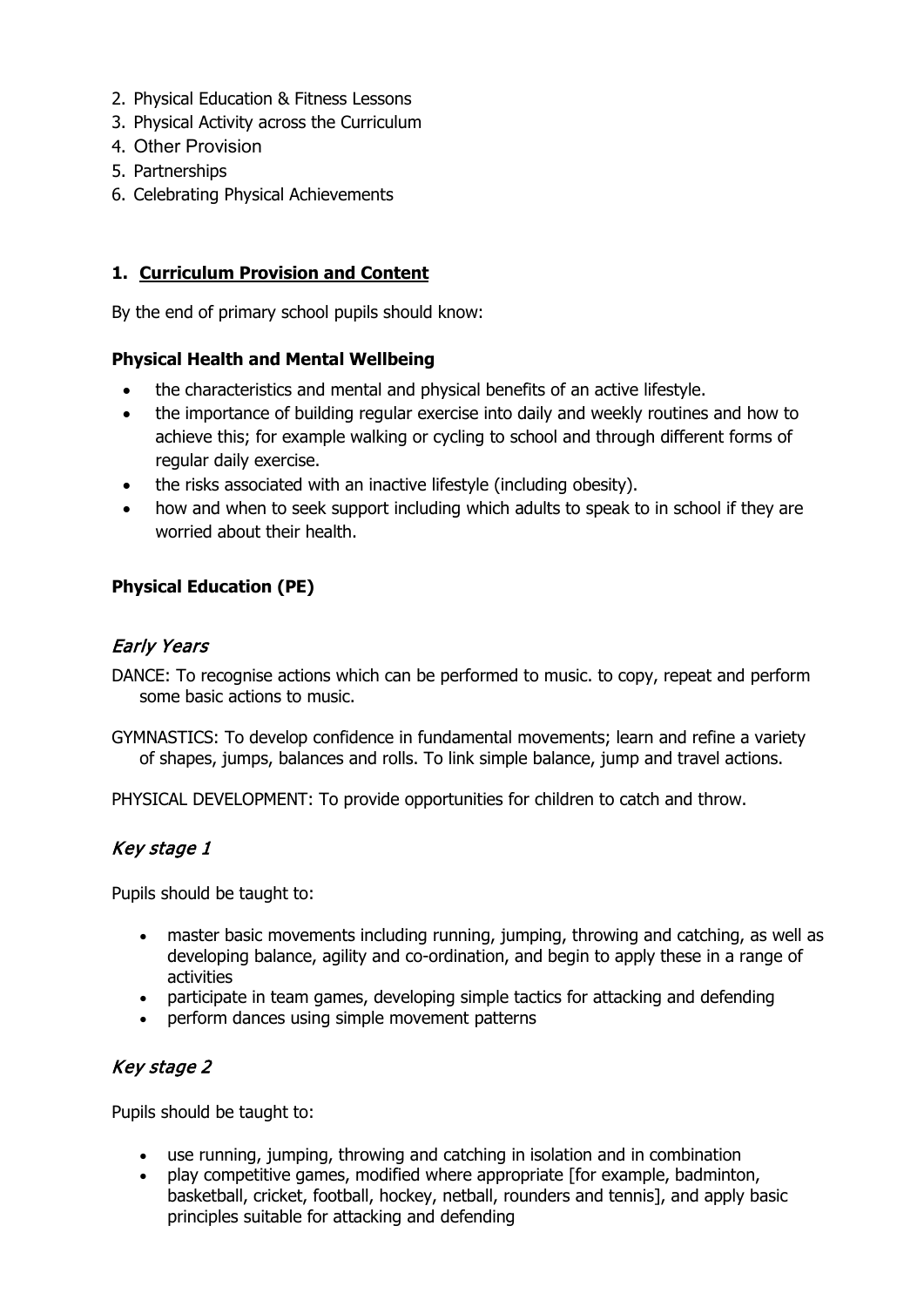- develop flexibility, strength, technique, control and balance [for example, through athletics and gymnastics]
- perform dances using a range of movement patterns
- take part in outdoor and adventurous activity challenges both individually and within a team
- compare their performances with previous ones and demonstrate improvement to achieve their personal best

## Swimming and water safety

All schools must provide swimming instruction either in key stage 1 or key stage 2. In particular, pupils should be taught to:

- swim competently, confidently and proficiently over a distance of at least 25 metres
- use a range of strokes effectively [for example, front crawl, backstroke and breaststroke]
- perform safe self-rescue in different water-based situations

## **3. Physical Education & Fitness Lessons**

A scheme of work is in place, which allows skills to be taught sequentially, so that pupils are able to build on these as they progress through the school. Every child is expected to participate in physical education lessons, with adjustments in place for those with SEND needs.

In EYFS, the learning is mapped out in the half termly overviews and provides opportunities for the skills set out in Physical Development to be taught. Children are given the opportunity to use balls, balance, climb and to learn team games with rules. Activities have been planned to enable children to develop coordination, stamina and movements in different directions.

In KS1 and KS2, the learning is divided into units, which are supported by resources from the PE Hub. The units to be taught are identified on each year group's Curriculum Overview. The children complete two units concurrently during each half term. Activities have been designed to expose children to a range of games and activities and to equitably serve the needs and interests of all pupils taking into consideration differences of gender, cultural norms, physical and cognitive abilities, and fitness levels.

The following timings are in place:

**Reception** 45 minutes, plus daily access to the outdoor area

KS1 2 x 50 minute sessions.

KS2

2 x 60 minute sessions.

In Spring & Summer in Year 4 and in Autumn in Year 5, one of the sessions will be swimming.

We use a variety of teaching and learning styles in PE lessons. Our principal aim is to increase children's fitness and develop knowledge, skills and understanding of transferable skills. This is achieved through a mixture of whole-class teaching and individual or group activities. Good practice is also modelled with the use of IT (video clips and photos), allowing children to develop ownership of their own physical development and to reflect on their performance. The school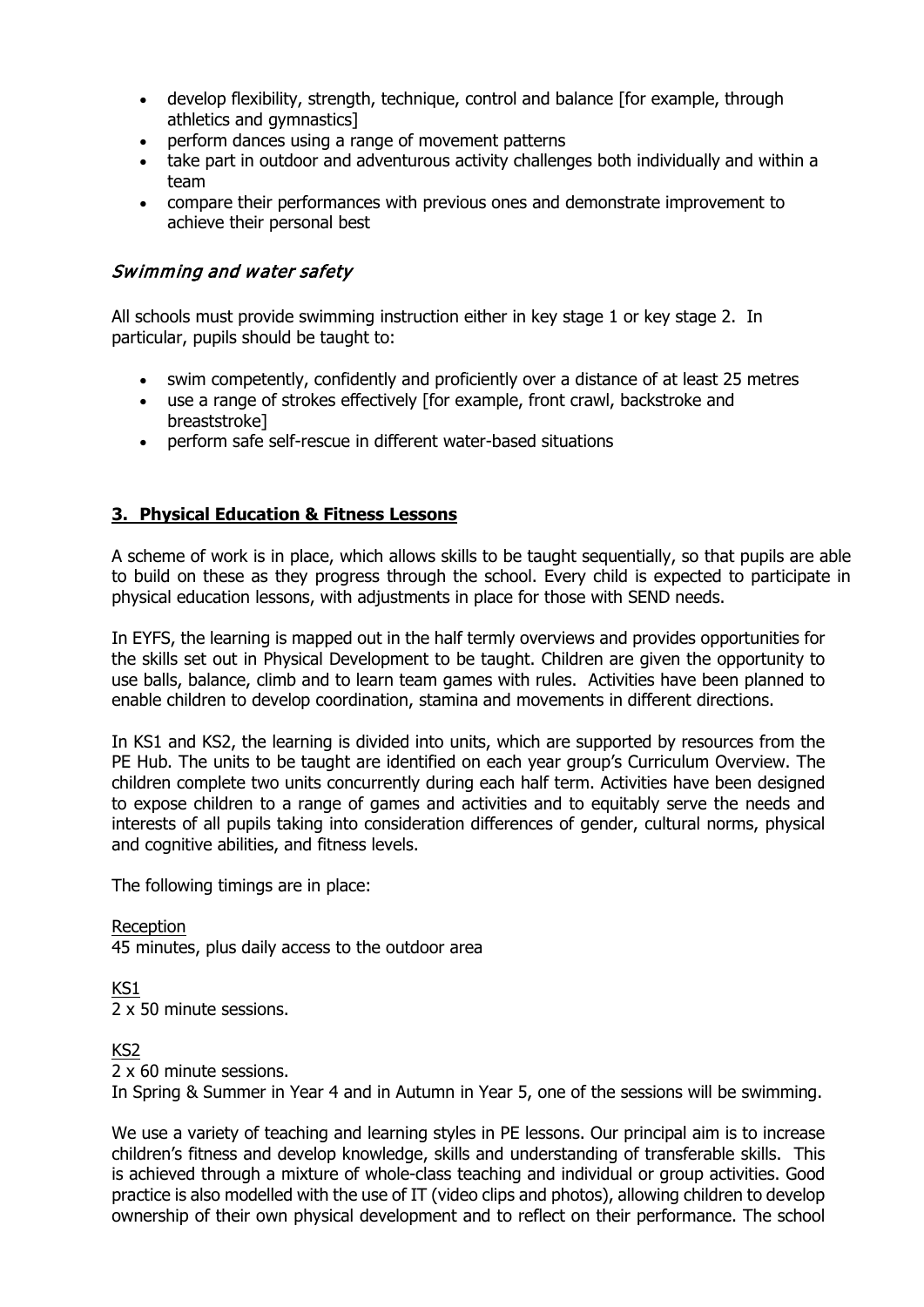employs a Sports TA, who supports the teaching of PE sessions and at times, the children also benefit from the support of visiting Sports Coaches.

Assessment activities are built into the units to allow teachers to judge the children's progress and the schools tracking system is updated half termly.

Pupils in KS2 also complete a beep test at the start of each term to track their fitness. In addition to PE lessons, all pupils also participate in a **weekly fitness session**, which is led by the Sports TA. In Reception and KS1, the session comprises high energy aerobics. In KS2, the children participate in activities such as running, skipping, jumping and a variety of ball coordination skills. Pupils record their performance and are encouraged to improve on their personal best.

#### **4. Physical Activity across the Curriculum**

**English** Physical Activity contributes to the teaching of English in our school by encouraging children to describe what they have done, using specific vocabulary, and to discuss how they might improve their performance.

**Maths:** Physical Activity contributes to the teaching of mathematics by encouraging children to measure and record what they do accurately.

**Science:** Pupils are taught the importance of regular exercise for good physical and mental health. They also investigate the effects of exercise on breathing and heart rate.

**Personal, Social and Health Education and Citizenship (PSHCE):** Children learn about the benefits of exercise and healthy eating, and how to make informed choices about these things. They also gain experience in working as part of a team or being a team leader. Physical Activity can also play an important part in promoting a child's self-esteem through positive reinforcement, praise, empathy, competency and teamwork. The schools holds an annual **Health Living Week** each summer which helps to consolidate learning in this area and to promote community engagement through Sport Day events.

**Education Visits:** All classes are expected to attend an educational visit each half term. Where destinations are within 30 minutes walking distance, staff and pupils are encouraged to travel on foot. Other trips, which require the use of public transport, often include walking activities as part of the day.

Pupils in years 3-5 have the opportunity to take part in a **residential visit**. Different locations, all run by the Scouting Association, have been carefully selected for each visit, so that the children get to participate in a range of different outdoor activities during their time at the school. In Year 3, the children visit Thriftwood, in Year 4 Gillwell Park and in Year 5 Mersea Island. Not only do these visits give the children an opportunity to try different activities, such as archery, kayaking, climbing, high ropes and go-carting; they also develop character by encouraging the children to challenge themselves and to show resilience when faced with setbacks.

Pupils in year 6, participate in 'taster' days, which allow them to experience new sports, such as sailing and mountain biking.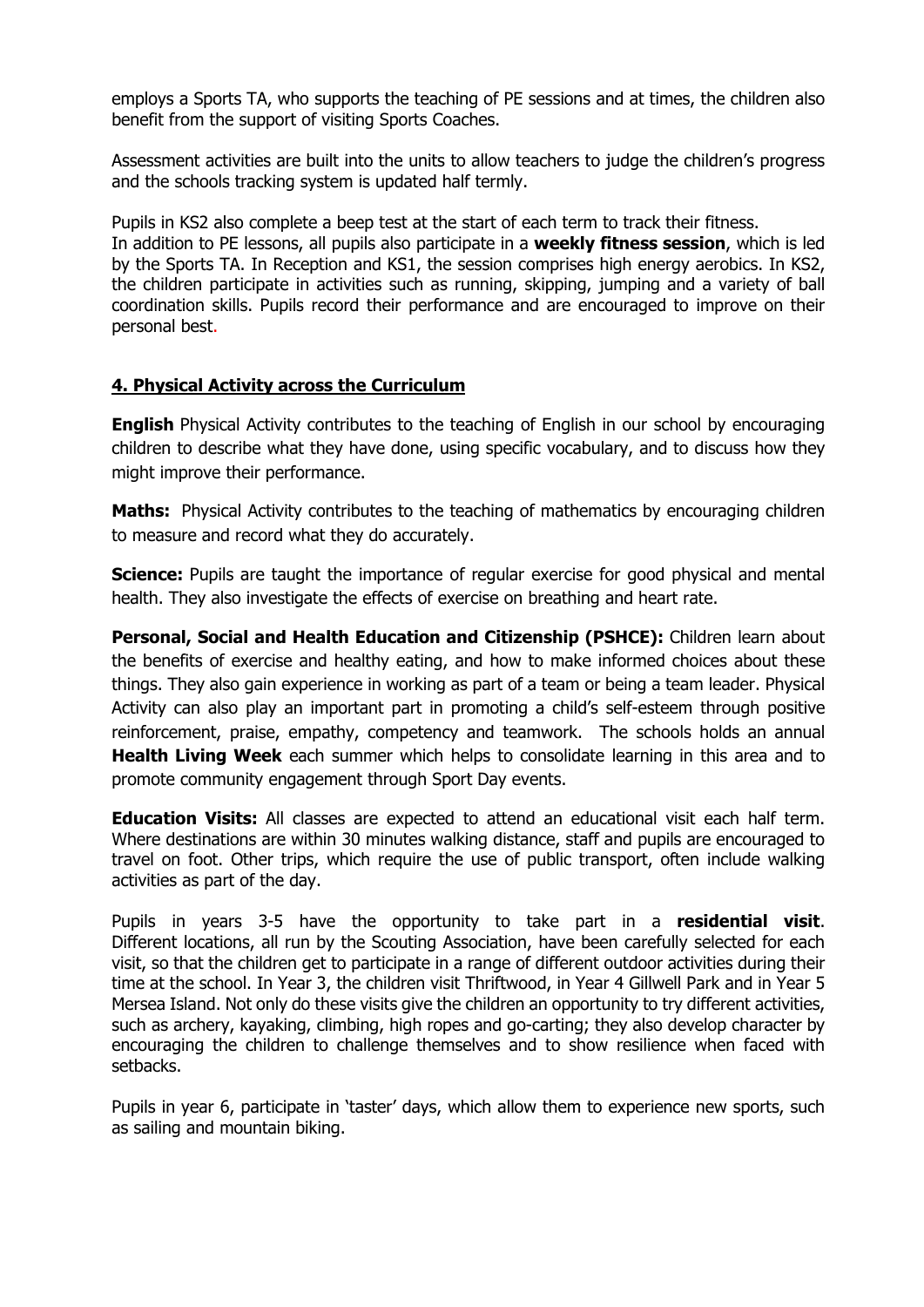## **5. Other Provision**

**Daily Exercise Sessions:** On the days when the children do not have PE or Fitness, they participate in a 15 minute exercise session. In KS2, this takes the form of a 15 minute jog around the local park; in KS1, the children jog laps around the playground for 15 minutes.

Active Playtimes: The school's playgrounds are zoned to support the most effective use of space. These include:

- A team games area
- A free flow area where pupils use play equipment, such as hula hoops, skipping sticks, catch cups, velcro pad and balls, skipping & pogo balls
- Outdoor equipment, such as climbing frames, climbing traverse, monkey bars, swings & tyre climb
- Running track (KS2 playground)

A rota is in place to allow the year groups to access each area over the week.

Staff on duty, Mid-day supervisors and the Sports Coach help to engage the pupils in physical activity. Although some loss of playtime time may be appropriate as a behaviour sanction, not all playtime time should be removed (other than in exceptional circumstances where the child may pose a danger to themselves or others)

**Sports Leaders & Playground Friends:** Children in Year 6 have been trained to become Sports Leaders, who support active play in the KS2 playground. Pupils in Year 4 have the opportunity to become Playground Friends who support active play in KS1. These childen lead by example, helping to set out equipment and to promote fair play/ goods sportsmanship.

**Breakfast Club**: Our Breakfast club provides a weekly timetable of physical activities, include ball and team games.

**After School Clubs:** The children have the opportunity to participate in a wide range of after school clubs, which provide further opportunities for physical activity. Pupils are able to participate in sports clubs and to enjoy physical activity through taking part in activities, such as dance or musical theatre. Some clubs are designated as gifted & talented to nurture sporting talent; these are sometimes gender specific, such as the boys & girls football teams. The participation of pupils in after school clubs is monitored, and pupils not taking advantage of these opportunities are targeted to encourage greater participation

**Inter-school Sports Events**: The school actively seeks opportunities to take part in interschool competitions. Examples have included football, cricket and multi-sport events.

**Active Travel:** The school encourages active methods of travelling. There is cycle storage, and cycle safety training is offered annually to all Year 5 pupils

# **6. Partnerships**

# **Parents**

The partnership of home and school is critical in shaping how children and young people behave, particularly where health is concerned. Each must reinforce the other. We aim to support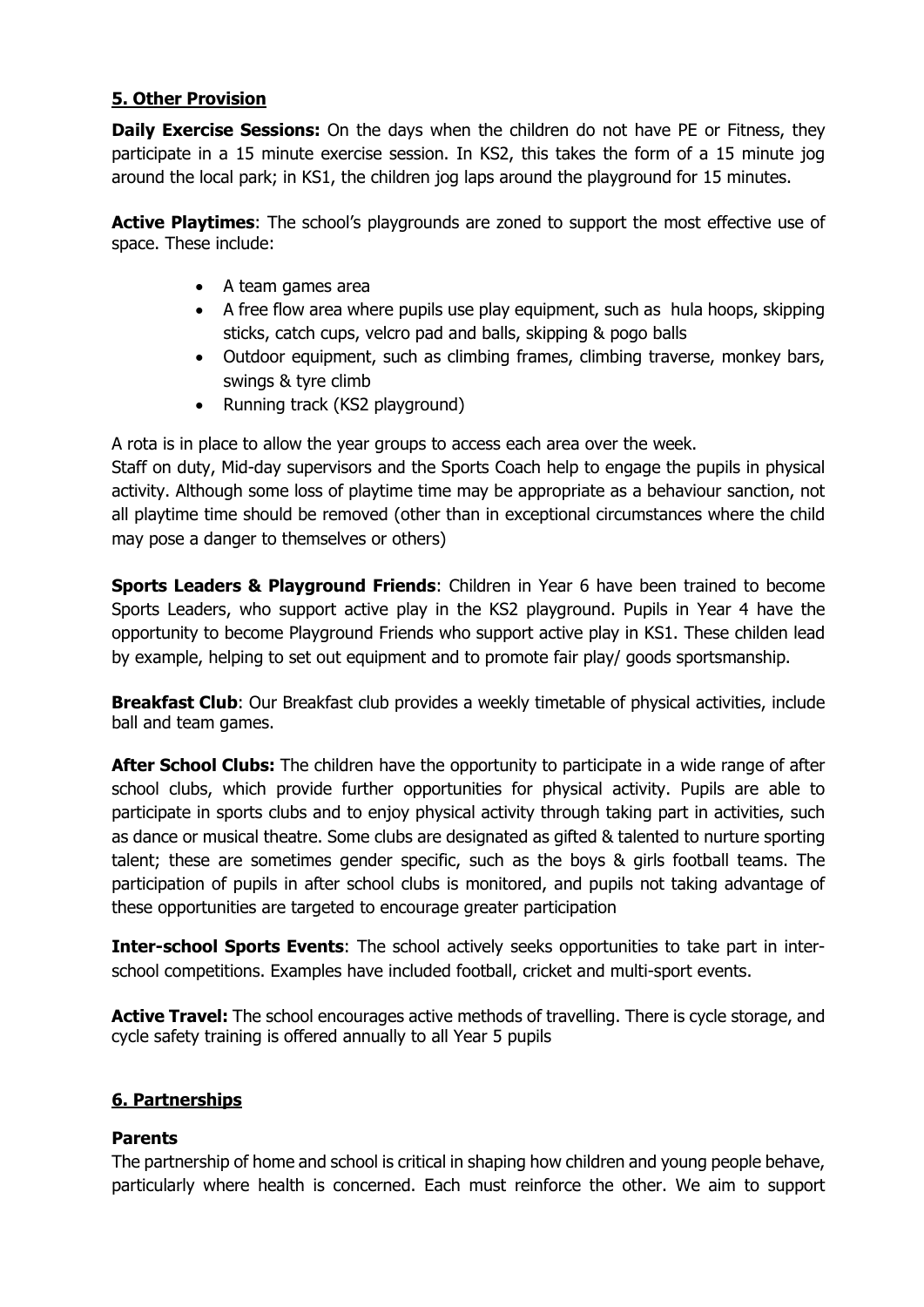parents with information and advice around the importance of regular daily exercise, so they are best placed to make healthy choices for their families.

The school has two Parent Health Ambassadors, who have arranged sports activities for parents including Dads' Football and Zumba, Netball & Badminton for mums. The school also promotes physical activity by sign posting resources, local facilities and events through newsletters and coffee mornings.

## **Staff**

The school encourages staff to contribute to and support this physical activity policy across the school day. The school actively promotes physical activity among staff, with events promoted on the Staff Wellbeing board. The school has also negotiated free access to gym equipment at a local secondary school. Members of staff regularly participate in sponsored events, such as the 'Race for Life' to raise money for charities and some teachers have selected a sport/ exercise as their optional appraisal Well Being objective. Staff are also encouraged to use active methods of travelling whenever possible.

# **7. Celebrating Achievements**

We believe it is important to celebrate the children's successes in physical activity to reward their achievements and provide further motivation.

We do this in a number of ways, including through Healthy Living Week trophies and medals, special assemblies, swimming certificates and articles and photos in the school newsletter.

We also have a physical activities display which celebrates the range of activities provided and identifies the child will the best fitness and the most improved fitness, as determined through the year group beep tests in KS2.

## **Health & Safety**

We ensure that all general health and safety requirements apply in Physical Activity lessons and all sporting activities. We encourage the children to consider their own safety and the safety of others at all times.

We expect children to change into their PE kit for PE and fitness sessions and to wear appropriate footwear for all other physical activities. Children should bring their PE kit each Monday; this will be returned home on a Friday to be washed. Jewellery and watches must be removed. Head scarfs must also be removed, but a bandana may be worn instead. Staff are also expected to set a good example by wearing appropriate clothing when teaching PE lessons.

Please see Appendix 1 for a full list of health & safety factors to be considered when teaching Physical Activity

## **Equal Opportunities and Inclusion**

**Equal Opportunities**: We teach Physical Activity to all children, whatever their ability or individual needs. We strive to meet the needs of those pupils with special educational needs,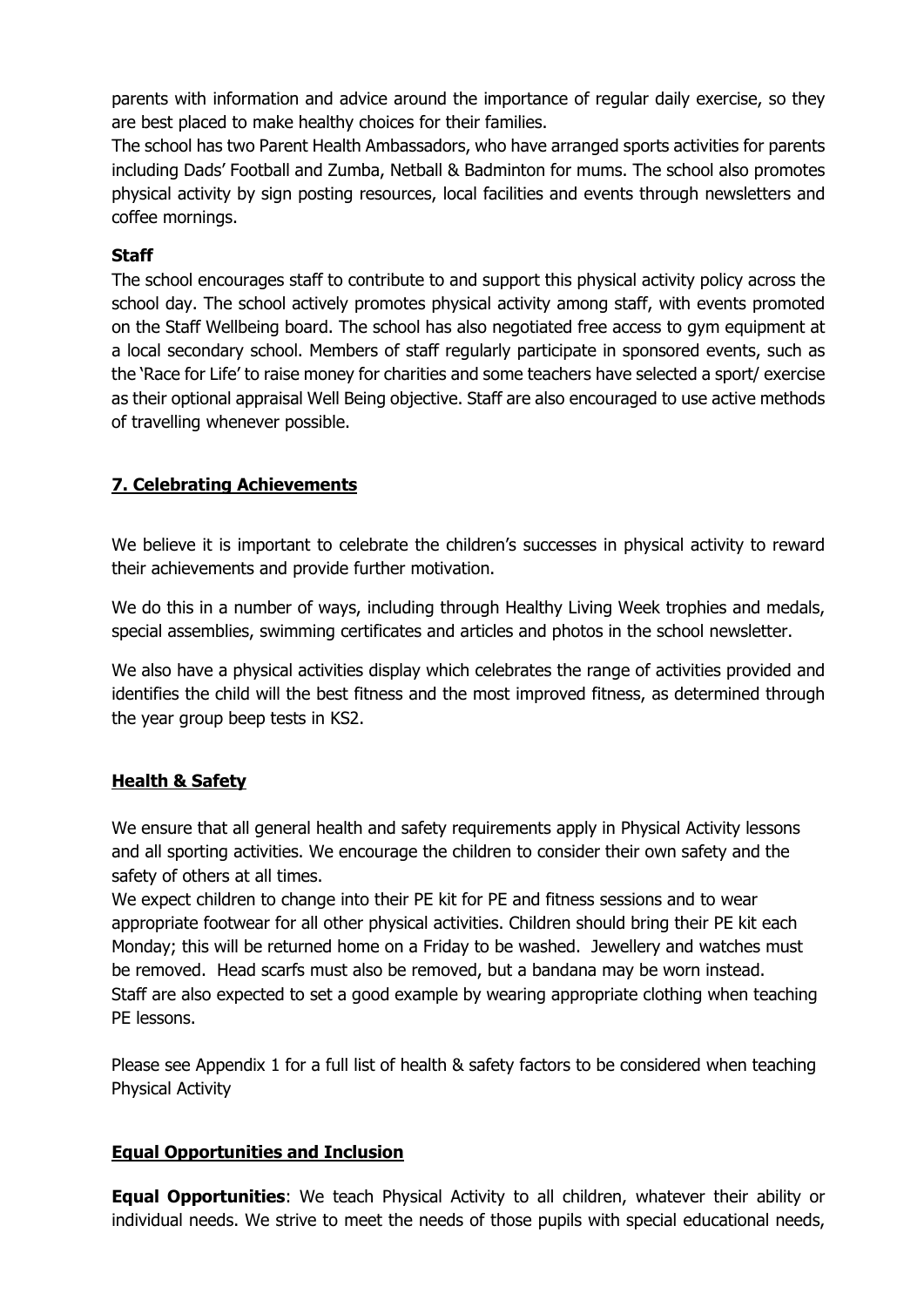those with disabilities, those with special gifts and talents and those learning English as an additional language.

**Special Educational Needs**: Assessment against the National Curriculum allows us to consider each child's attainment and progress to ensure that our teaching is matched to the child's needs. Our assessment process looks at a range of factors (equipment, teaching style, differentiation) allowing us to tailor lessons to meet a child's special education needs. Physical Activity can contribute to a child's targets, as set out in their Education Health and Care Plan (EHCP). For example, this occurs where an individual target is related to physical development or social interaction. Teachers will have regard to such targets when setting tasks for Physical Activity lessons.

For those pupils who have already been identified as SEND or as having an Educational Health and Care Plan (EHCP), the school will ensure all pupils are able to access Physical Activity lessons; this will incorporate adapted and modified equipment, a range of differentiated teaching styles, differentiation of activities and outcomes and working closely with staff.

**Risk Assessments:** We aim to give all pupils access to the full range of activities involved in learning Physical Activity. Where children are to participate in activities outside our school (e.g. a sports event at another school), we carry out a risk assessment prior to the activity, to ensure that the activity is safe and appropriate for all pupils.

## **Monitoring and Evaluation**

The Headteacher and PE Subject Leader are responsible for the development of the Physical Activity curriculum.

Each Assistant Headteacher will overseeing the day to day implementation of the policy within their phase and will liaise with the PE Leader when support or training is required to support implementation. They will also ensure that the participation of pupils in Physical Activity is monitored and a referral made whenever a children misses three consecutive sessions, for example by repeatedly failing to bring their PE kit

The PE Subject Leader will monitor standards across the Physical Activity curriculum, identifying strengths and areas for further development

They will ensure that a range of CDP is provided, such as planning support, team teaching and external training for teachers, including the use of PE Hub. They will also arrange training for Midday Supervisors on promoting play and oversee the training of Year 6 Sports Leaders.

The Deputy Head teacher will work with the school's Parent Support Workers to ensure that parents are provided with the information and support they need to adhere to the policy

The Assistant Head responsible for Health & Safety will oversee aspects related to the safe delivery of Physical Activity sessions.

This policy will be reviewed and updated as necessary, and at least every three years